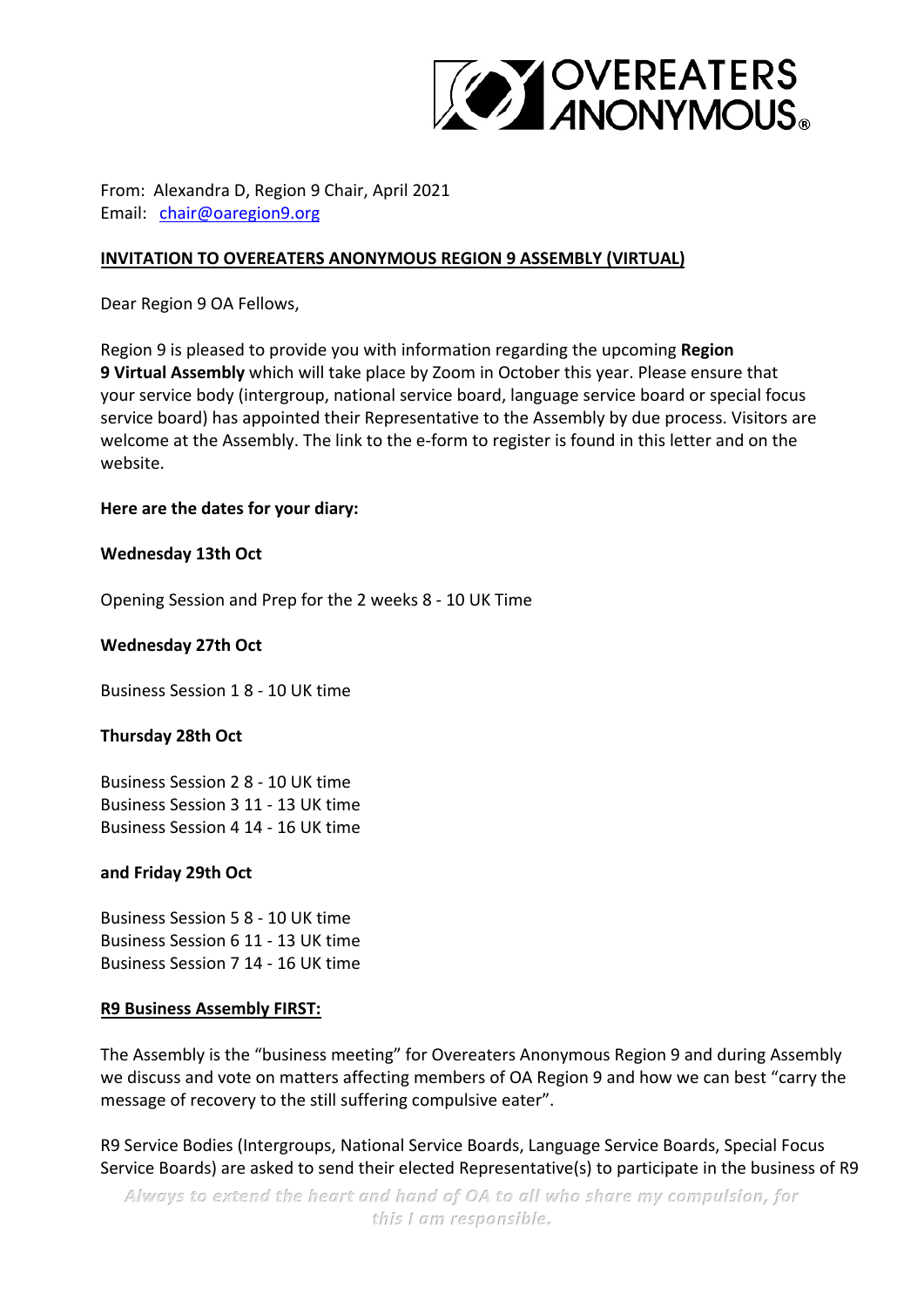

for this Assembly. Assembly representatives are asked to make a commitment to R9 service the following year.

This is the second year we have run Assembly on Zoom. Last year we found that it worked well to combine Zoom meetings with a defined period of email correspondence (the 2 weeks prior to Assembly on Zoom). This is how we will conduct business in 2021 as well.

As Assembly is once again virtual this year, it is an ideal opportunity for ALL service bodies in OA to send Reps and participate in the business of Region 9.

The business this year will include:

- Elections of Officers for the coming year
	- o Chair 2-year term
	- o Communications Officer
	- o Affirming Trustee nominations
- Deliberation with group conscience on business motions regarding new literature, new policies, and R9 Bylaws and Policy Manual.
- R9 Budget proposal discussion and adoption of budgets.
- Committee meetings where goals and tasks are set for carrying the message in R9.

Other information will be sent via email and/or be posted on the Region 9 website:

- Reports as to the year's R9 service work (Board, Officers, Committees, Trustee).
- Information from WSBC, and other OA Service Bodies.
- Workshops, presentations, discussions.

Your service body will benefit enormously by sending a representative who will:

- Gain experience, strength, and hope from the fellowship
- Bring important OA information back to the service body
- Exchange ideas and learn about ways service bodies can carry the message locally
- Develop a network of support
- Learn about service responsibilities

The work of Region 9; the trustee, board, committees and volunteers is all year around; we love Region 9 and we find that working together we can carry the message of recovery better to the region. Together we get better.

You will find the information about registering and attending the Assembly contained both in this communication and also on www.oaregion9.org If anything is unclear or you need more information, please let us know.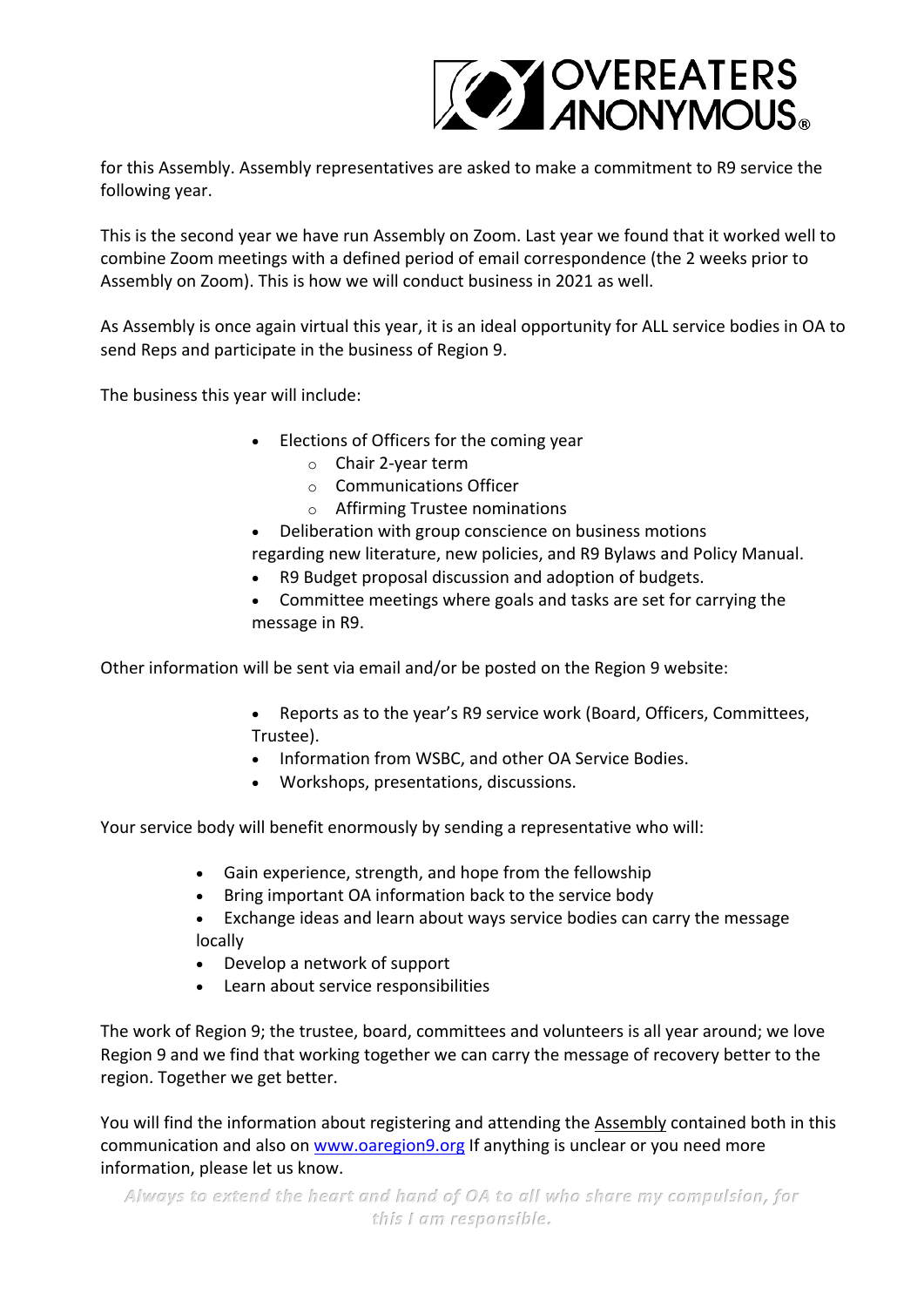

### **Program**

### **Wednesday 13th Oct**

Opening Session and Prep for the 2 weeks 8 - 10 UK Time

### **Wednesday 27th Oct**

Business Session 1 8 - 10 UK time

### **Thursday 28th Oct**

Business Session 2 8 - 10 UK time Business Session 3 11 - 13 UK time Business Session 4 14 - 16 UK time

### **and Friday 29th Oct**

Business Session 5 8 - 10 UK time Business Session 6 11 - 13 UK time Business Session 7 14 - 16 UK time

### **Email**

By the **end of Monday October 18th**, all Reps may send emails to **board@oaregion9.org** in response to the following matters:

> 1. Questions to Reports. Reps can ask one question per report. Reps can ask up to 5 questions in total. Reports are from Officers, The Trustee, Committee Chairs and other service coordinators.

> 2. Questions, "Pro" comments or "Con" comments to business motion regarding new piece of literature. We are not planning on discussing this motion during the Zoom sessions.

3. Questions, "Pro" comments or "Con" comments to business motion regarding new GDPR policy. We are not planning on discussing this motion during the Zoom sessions.

4. Nominations for Board positions. Nominations will also be accepted during the Zoom sessions.

Answers to these questions, and summary of Pros and Cons will be sent to Reps by **Friday October 22nd.**

*Always to extend the heart and hand of OA to all who share my compulsion, for this I am responsible.*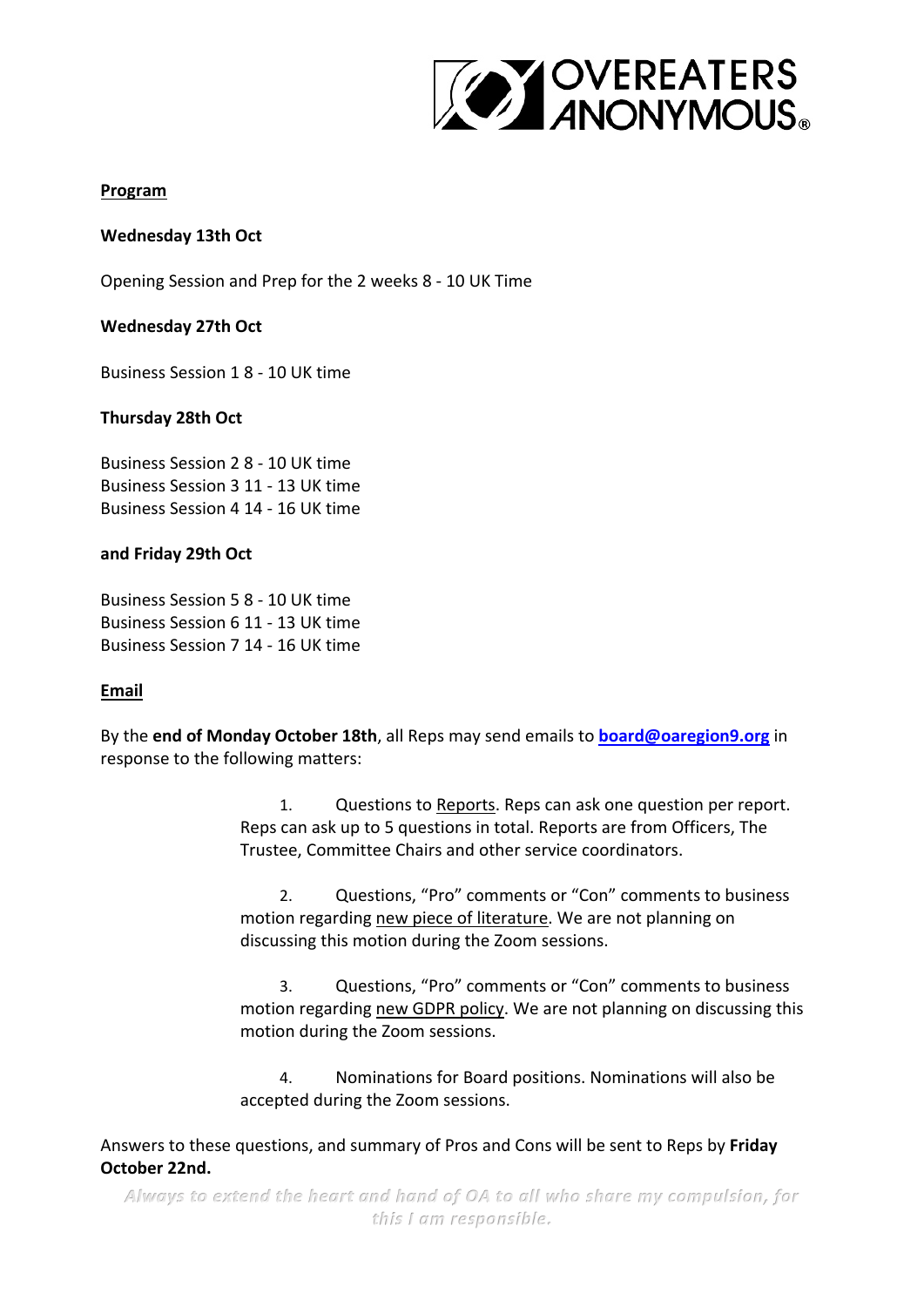

### **Whatsapp**

We will create a Whatsapp group for all registered Reps and visitors. This group will be for informal communication during the two weeks of assembly.

## **Fellowship**

More information to come about meetings, speakers and more that will be taking place over these two weeks.

## **REGISTRATION AND PAYMENT OF REGISTRATION FEES**

Please note that if you wish to take part in **R9 Assembly**, you must register by **30 September,2021.**

**Registration fee** for the Assembly is **£20** for each Representative. Please forward in whichever currency is easiest for you. 

We understand that not everyone has access to a printer and the pandemic makes it difficult to get signatures from your service body chair so we have created e-forms for the registration.

Here is the registration form for REPS: https://szhmu0zqs19.typeform.com/to/WqiUYCJB

There is a different form for visitors see the section about visitors below.

**\*IMPORTANT NOTE:** Your registration will be confirmed by email.

The **registration fee** will be payable in advance via money transfer. 

Only Reps who have fully paid in advance will be entitled to vote at R9 Assembly.

The following is the Registration procedure:

- 1. Complete the Online form
- 2. Cindi will acknowledge and send an email to your service body chair
- 3. The chair of your service body will complete the form to confirm you have been voted as the representative by the proper process
- 4. You will be sent the payment details
- 5. You make the payment of the registration fee

6. Once we have a. Form b. your chairs confirmation c. your reg fee... you are then registered

7. You will be on the email list, receive all correspondance etc from then on in

# For any questions about the registration process and accommodation email Cindi on:

*Always to extend the heart and hand of OA to all who share my compulsion, for this I am responsible.*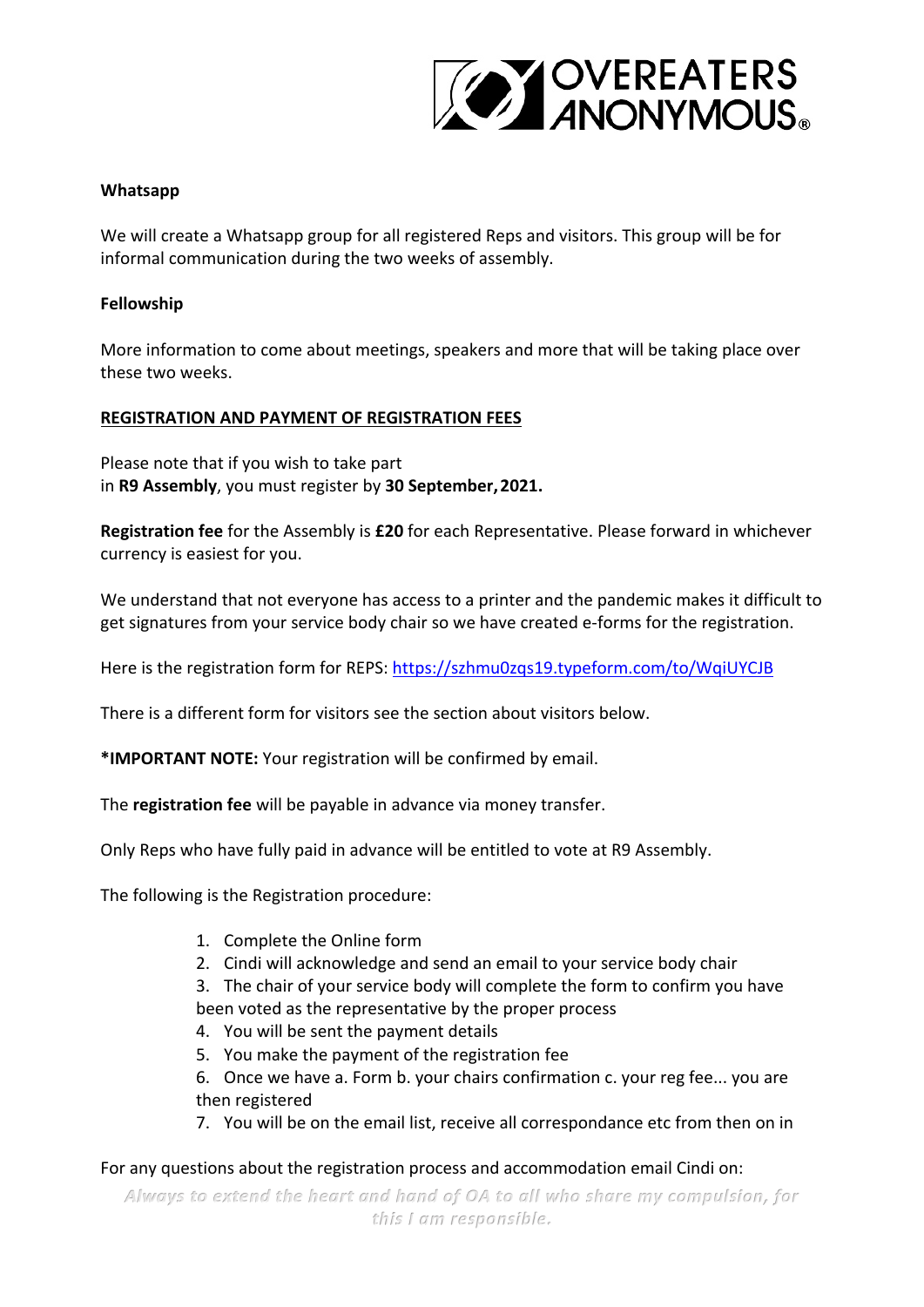

### Registration2021@oaregion9.org

### **Assembly Attendance**

PLEASE BE AWARE that the Zoom Assembly sessions will take place on Wednesday 27<sup>th</sup> in the morning, Thursday 28th and Friday 29th all day in 3 sessions with 2 x.1 hour breaks between sessions (awareness of our wellbeing and the potential strain of being on Zoom for long periods of time are very much in our minds).

PLEASE ENSURE that the Representative is aware that he/she/they should be attending throughout this time. 

For Service Bodies:

### **How many Representatives can be sent to the Assembly?**

For service bodies that are not sure exactly how many representatives they are entitled to, the following is taken from our bylaws and defines membership of the Assembly:

**Article IV - Section 2a**

The voting membership of this Assembly shall consist of

i. Representatives from Intergroups who are registered with the World Service Office and who are within the geographical boundaries of Region 9.

ii. Representatives from National /Language Service Boards, who are registered with the World Service Office and who are within the geographical boundaries of Region 9. National/Language Service Boards shall not represent Intergroups which have sent representatives to the Assembly, however if all Intergroups are represented the National/Language Service Boards will still be entitled to one representative.

iii. Region 9 Board Members.

iv. The Chair shall not have a vote at the Assembly, except to break a tie and for elections.

v. Committee Chairs, who are not Intergroup or National Service Board representatives.

vi. In the event of a Region 9 representative from a registered unaffiliated group receiving a voice [as per Article IV Section 2 (b) iii of these bylaws], they may also be given a vote, subject to majority approval of the voting body [Article IV, Section 2 a (vi)]. The proposed delegate should submit a

written statement on why they are unaffiliated, if they plan to be affiliated in  the future and if they meet the representative requirements.

### **Section 2b**

*Always to extend the heart and hand of OA to all who share my compulsion, for this I am responsible.*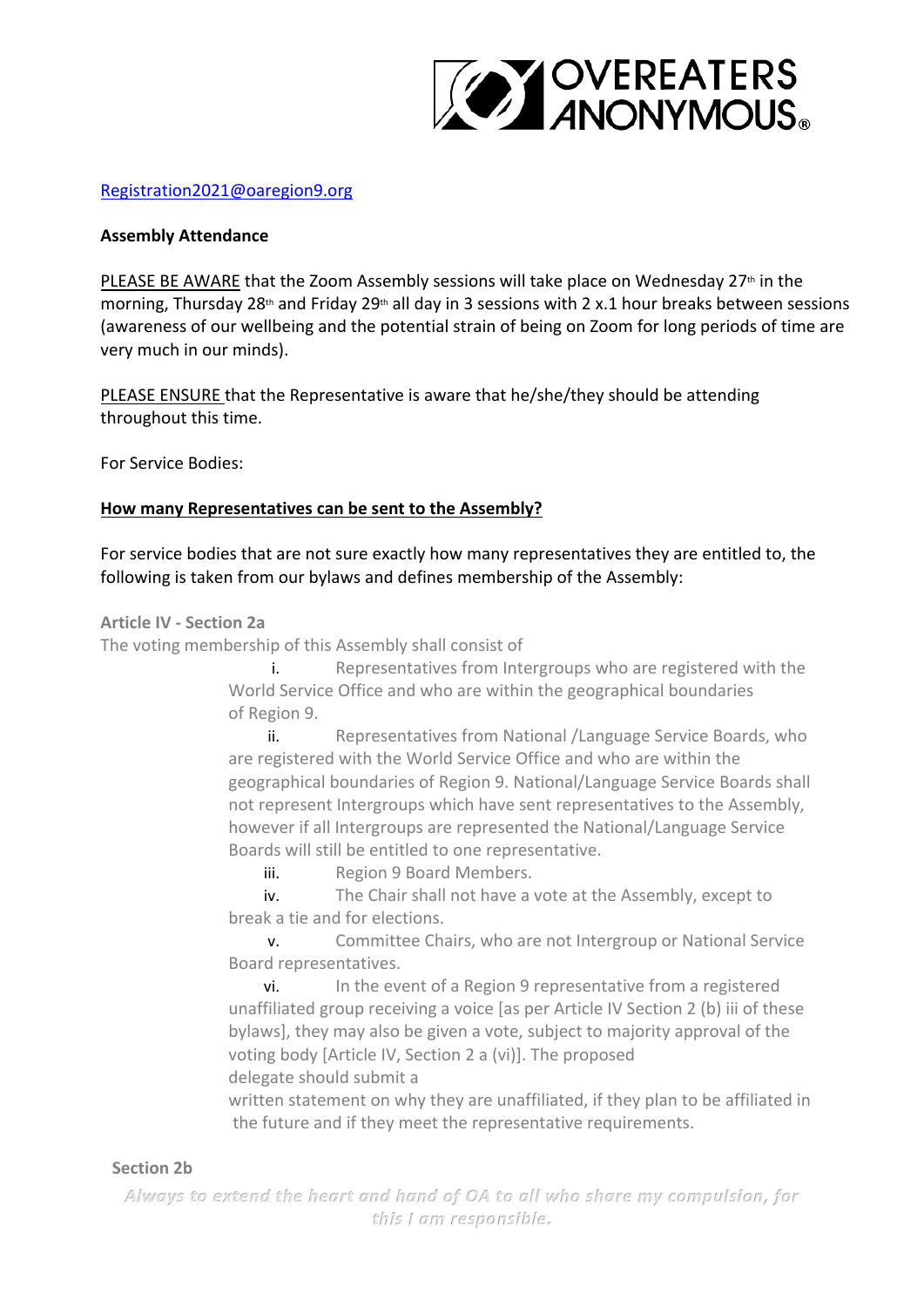

iv. Virtual Intergroups may participate in the activities of Region 9, including voting, with the permission of the Region.

# **Article IV - Section 3 - Qualifications**

a. Each representative shall be elected by the Intergroup, National/Language Service Board or unaffiliated groups they serve.

b. The term of Region 9 representative shall be designated by their Intergroup, National/Language

Service Boards or unaffiliated Groups and each representative is always subjec t to recall by those who selected them.

c. Each representative should have a minimum of six (6) consecutive months of current abstinence and at least one (1) year service beyond group level.

# **Article IV - Section 4 - Representatives**

a. Each member Intergroup/National/Language Service Board shall be entitled to one representative at the Region 9 Assembly.  Intergroups/National/Language Service Boards serving more than 10 groups shall be entitled to two representatives.  Intergroups/National Service Boards serving more than 50 groups shall be entitled to three representatives.

### **Visitors**

The Region 9 Assembly is open to OA visitors from inside and outside Region 9.  Virtual visitors will need to register in advance, although there is no registration fee for visitors. Only registered visitors will receive the Assembly emails and be provided with the Zoom access codes.

Here is the registration form for visitors: https://szhmu0zqs19.typeform.com/to/vaSRHWYJ

Visitors are also welcome to serve on R9 Committees. 

# **PROPOSING BYLAWS OR POLICY MANUAL CHANGES:**

Included with this information is the invitation to propose new motions (form 7) and the deadline for submitting these is July 28th 2021.

### **SERVICE TO OA REGION 9**

Giving service to OA Region 9 is vital to our continuing existence.